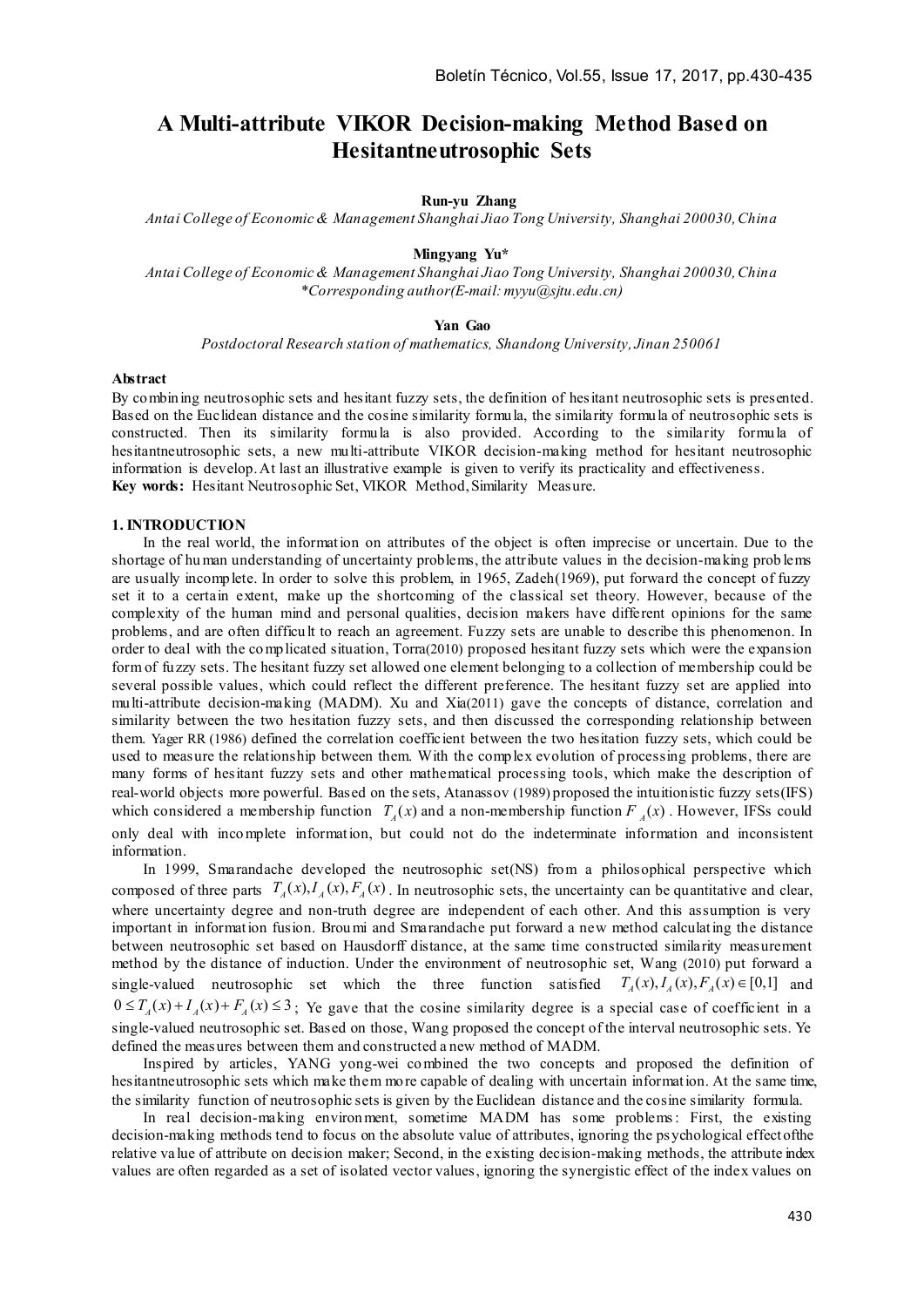the overall scheme. Therefore, in the real decision-making, the attribute value should be evaluated according to the reference value, and the scheme is modified simultaneously, in order to prevent the negative effects of individual indicators of poor performance from being neutralized or overshadowed by other indicators and not being objectively reflected. Some schemes with extremely unbalanced performance may be selected as excellent schemes without fully reflect ing the synergy between the attributes, resulting in evaluation or decision-making errors.

In order to make up for the shortcomings of the above multi-attribute group decision-making methods and improve the scientific and reliability of the decision-making results, this paper introduces the collaborative thinking into the multi-attribute group decision-making model and proposes a new multi-attribute VIKOR decision-making method based on hesitantneutrosophic sets.

# **2. THE DEFINITIONS AND THE MULTI-ATTRIBUTE VIKOR METHOD**

# *2.1 The definitions of hesitantneutrosophic sets*

where  $h_i^T(x_i) = \frac{1}{l_i} \sum_{i=1}^{l_i}$ 

 $J_A^T(x_i) = \frac{1}{l_i} \sum_{i=1}^{l_i} h_{Ak}^T(x_i)$ 

The first we give the definitions about the hesitantneutrosophic sets. From philosophical point of view, Smarandache originally presented the concept of a neutrosophic set *A* in a universal set *X* .

**Definition 1** Let X be a universe of discourse, for any  $x \in X$ , the set  $A = \{x(T_A(x), I_A(x), F_A(x)) | x \in X\}$  is called a neutrosophic set, which is characterized independently by a truth-membership function  $T_A(x)$ , an indeterminacy-membership function  $I_A(x)$  and a falsity-membership function  $F_A(x)$ . The functions  $T_A(x)$ ,  $I_A(x)$  and  $F_A(x)$  in X are real standard or nonstandard subsets  $]0^0,1^+[$ , such that  $T_A(x):X\to[0,1]$ ,  $I_A(x): X \to [0,1]$  and  $F_A(x): X \to [0,1]$ . Then, the sum of  $T_A(x)$ ,  $I_A(x)$  and  $F_A(x)$  satisfies the condition  $0^{-} \leq T_a(x) + I_a(x) + F_a(x) \leq 3^{+}$ .

But it is very difficult to apply the neutrosophic set to science and engineering fields. Wang et al. introduced the concept of a single-valued neutrosophic set as a subclass of the neutrosophic set and gave the following definition.

**Definition 2** Let X be a universe of discourse, then a single-valued neutrosophic set is defined as  $A = \{x(T_A(x), I_A(x), F_A(x)) | x \in X\}$ , where  $T_A(x) \to [0,1]$ ,  $I_A(x) \to [0,1]$ ,  $F_A(x) \to [0,1]$  with  $0 \leq T_a(x) + T_a(x) + F_a(x) \leq 3$  for any  $x \in X$ . The value denote the truth characterized independently by a truth-membership function  $T_A(x)$ , an indeterminacy-membership function  $I_A(x)$  and a falsity-membership function  $F_a(x)$ .

Let A and B be two neutrosophic sets on a universe of discourse  $X = \{x_1, x_2, \dots, x_n\}$ , the Euclidean distance

$$
d(A, B) = \left\{ \frac{1}{3n} \sum_{i=1}^{n} \left[ \left( T_A(x_i) - T_B(x_i) \right)^2 + \left( I_A(x_i) - I_B(x_i) \right)^2 + \left( F_A(x_i) - F_B(x_i) \right)^2 \right]^{1/2} \right\}
$$
(1)

However, sometimes it is very difficult to give the membership of an element, not because we have errors, or because we have some va lues for the probability distribution, but because we have many possible values. For this situation, Torra introduced a set of hesitation set.

**Definition 3** Let X be a universe of discourse, then a hesitation fuzzy set (HFS) is defined as  $A = \{(x, h<sub>a</sub>(x)) | x \in X\}$ , where  $h<sub>a</sub>(x) \rightarrow [0,1]$ . For confidence, Xu and Xia call  $h<sub>a</sub>(x)$  be hesitation fuzzy element (HFE).

In practical decision-making problems, due to the insufficience of the effective information, it is difficult for decision makers to express their views with exact values, so YANG Yong-wei introduced the definition of hesitation hesitantneutrosophic set.

**Definition 4** Let X be a universe of discourse, a hesitantneutrosophic set(HNS) is defined as  $A = \{(x, h_A(x)) | x \in X\}$ , where  $h_A(x) = \{(h_A^T(x), h_A^T(x), h_A^F(x)) | x \in X\}$ , and  $h_A^T(x): X \to [0,1]$ ,  $h_A^I(x)$ :  $X \to [0,1], h_A^F(x)$ :  $X \to [0,1]$  are the truth-membership function, indeterminacy-membership function and falsity-membership function respectively satisfying  $0 \le h_A^T(x) + h_A^T(x) + h_A^F(x) \le 3$ .

**Definition 5** Let X be a universe of discourse,  $A = \{(x_i, h_i(x_i)) | x_i \in X\}$  be a hesitantneutrosophic set, where hesitantneutrosophic element  $h_A(x_i) = \{ h_{AK}^T = (h_{Ak}^T(x), h_{Ak}^T(x), h_{Ak}^F(x)) \mid k = 1, 2, \cdots, l_i \}$ . We define the average value  $\overline{h}_i(x)$  as the following:

$$
\overline{h}_A^T(x_i) = (\overline{h}_A^T(x_i), \overline{h}_A^T(x_i), \overline{h}_A^T(x_i))
$$
\n
$$
\overline{h}_A^T(x_i) = \frac{1}{l_i} \sum_{i=1}^{l_i} h_{Ak}^T(x_i), \overline{h}_A^T(x_i) = \frac{1}{l_i} \sum_{i=1}^{l_i} h_{Ak}^T(x_i), \overline{h}_A^F(x_i) = \frac{1}{l_i} \sum_{i=1}^{l_i} h_{Ak}^F(x_i).
$$
\n(2)

431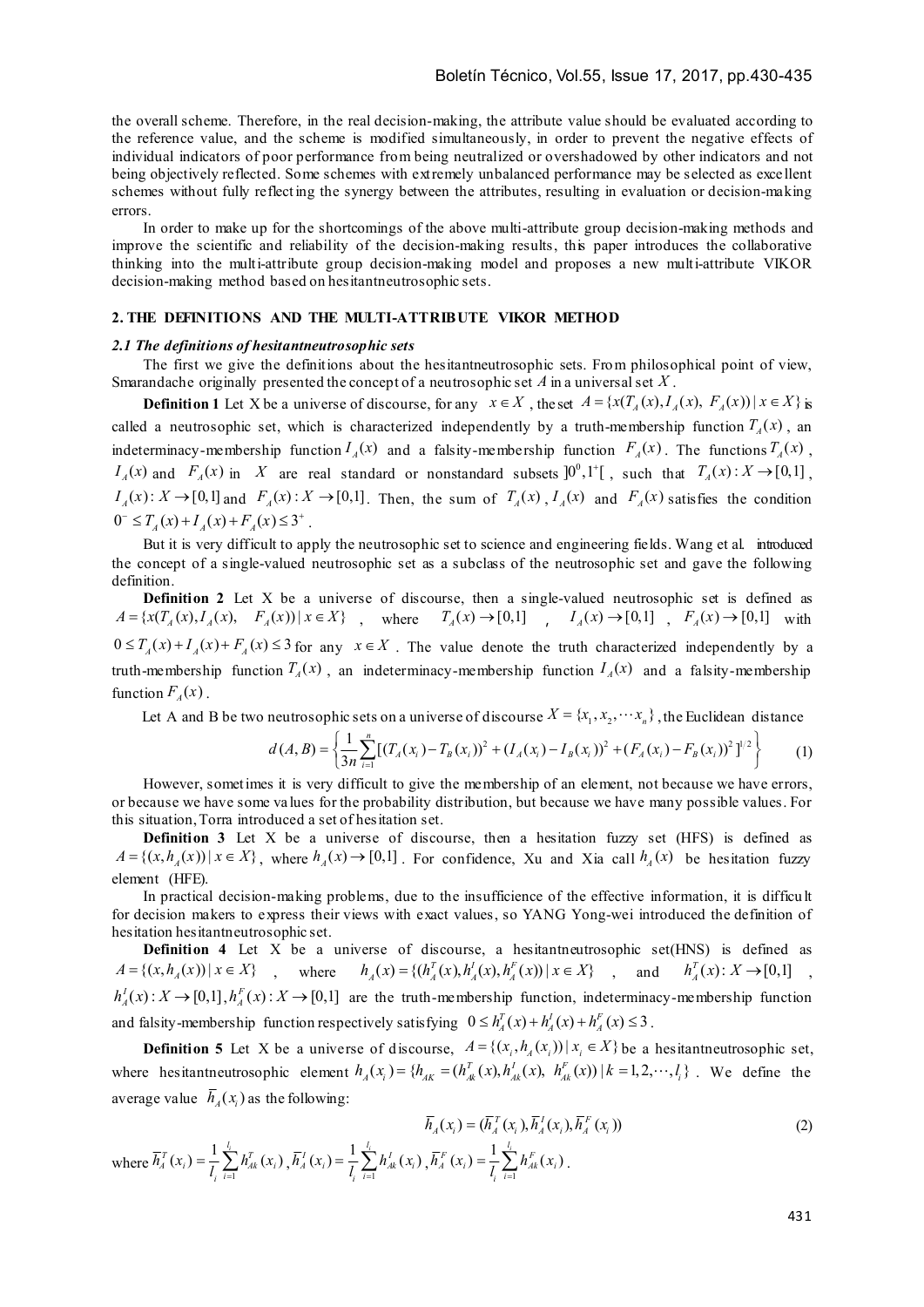And the variance  $\delta_{h}$   $(x_i)$  of hesitantneutrosophic value  $h$ <sub> $f$ </sub> $(x_i)$  is

$$
\delta_{hA}(x_i) = (\delta_{hA}^T(x_i), \delta_{hA}^T(x_i), \delta_{hA}^T(x_i))
$$
\n
$$
\delta_{hA}(x_i) = \sqrt{\frac{1}{l_i} \sum_{i=1}^{l_i} (h_{Ak}^T(x_i) - \overline{h}_A^T(x_i))^2}, \delta_{hA}^T(x_i) = \sqrt{\frac{1}{l_i} \sum_{i=1}^{l_i} (h_{Ak}^T(x_i) - \overline{h}_A^T(x_i))^2},
$$
\n
$$
\delta_{hA}^F(x_i) = \sqrt{\frac{1}{l_i} \sum_{i=1}^{l_i} (h_{Ak}^F(x_i) - \overline{h}_A^F(x_i))^2}.
$$
\n(3)

 Based on the Euclidean distance of neutrosophic set, we give the Euclidean distance of two hesitantneutrosophic elements:

$$
d(h_1, h_2) = \sqrt{\frac{1}{3l} \sum_{k=1}^{l_i} \left\| h_{1(k)} - h_{2(k)} \right\|} \tag{4}
$$

where  $\left\| h_{1\tau(k)} - h_{2\tau(k)} \right\| = (h_{1\tau(k)}^T - h_{2\tau(k)}^T)^2 + (h_{1\tau(k)}^I - h_{2\tau(k)}^I)^2 + (h_{1\tau(k)}^F - h_{2\tau(k)}^F)^2$ ,  $l = \max\{l_1, l_2\}$ ,  $h_{i\tau(k)}$  is the kth element in  $h_i$ , and the elements are arranged in descending order, satisfying  $(h_{it(k)}^T - h_{it(k)}^F)^2 (h_{it(k)}^T + h_{it(k)}^F + h_{it(k)}^I) \geq (h_{it(k+1)}^F - h_{it(k+1)}^F)(h_{it(k+1)}^T + h_{it(k+1)}^F + h_{it(k+1)}^I)$ . So  $\tau : (1, 2, \dots, l) \rightarrow$  $(1, 2, \dots, l)$  is regarded as permutation.

#### *2.2 The similarity of hesitantneutrosophic sets*

Wang proposed the similarity of hesitantneutrosophic sets based on the cosine similarity.

**Definition 6 Let** X be a universe of discourse, the functions  $S: NS(X) \times NS(X) \rightarrow [0,1]$  is called the similarity function on  $NS(X)$ , if it satisfies:  $\forall A, B, C \in NS(X)$ ,

- (S1)  $0 \le S(A, B) \le 1;$
- (S2)  $S(A, B) = 1$  if and only if  $A = B$ ;
- (S3) if  $A \subseteq B \subseteq C$ , then  $S(A, C) \le \min\{S(A, B), S(B, C)\}$

**Theorem 1** Suppose *A, B* be two hesitantneutrosophic sets on a universe of discourse  $X = \{x_1, x_2, \dots, x_n\}$ , then the Euclidean distance of them is

(1) cosine similarity:

$$
\rho(A,B) \cong S_1(A,B) = \frac{1}{n} \sum_{i=1}^n \cos\left[\frac{\pi(|T_A(x_i) - T_A(x_i)| \vee |T_A(x_i) - T_A(x_i)| \vee |F_A(x_i) - F_A(x_i)|)}{2}\right],
$$

(2) distance-induced similarity:  $S_2(A, B) = 1 - d(A, B)$ ,

(3) Hausdorff similarity:  $S_3(A, B) = \frac{1}{1 + d(A, B)}$ .

For hesitantneutrosophic information, cosine similarity measurement formula focuses on the component where the truth-membership function, indeterminacy-membership function and falsity-membership function play a major role, while ignoring the influence of attribute information as a whole in decision - making. So we give distance - induced similarity using Hausdorff similarity.

**Theorem 2** Suppose *A*, *B* be two hesitantneutrosophic sets on a universe of discourse  $X = \{x_1, x_2, \dots, x_n\}$ ,  $d(A, B)$  and  $\rho(A, B)$  are the Euclidean distance and cosine similarity, so the similarity formula of *A, B* is

$$
S_4(A, B) = \frac{\rho(A, B)}{\rho(A, B) + d(A, B)}.
$$
 (5)

**Definition 7** Suppose  $h_1 = \{h_{1K} = (h_{1K}^T(x), h_{1K}^T(x)), h_{1K}^F(x)\}\$  and  $h_2 = \{h_{2K} = (h_{2K}^T(x), h_{2K}^T(x)), h_{2K}^F(x)\}\$  are two hesitantneutrosophic numbers on a universe of discourse  $X = \{x_1, x_2, \dots, x_n\}$ , then the similarity of  $h_1$  and  $h_2$  is  $S(h_1, h_2) \cong S_i(h_{1,2}, h_{2,3}), (i = 1, 2, 3, 4)$  (6)

Where  $h_{1\tau} = \{h_{1\tau(k)} = (h_{1\tau(k)}^T, h_{1\tau(k)}^T, h_{1\tau(k)}^F)\}$  and  $h_{2\tau} = \{h_{2\tau(k)} = (h_{2\tau(k)}^T, h_{2\tau(k)}^F, h_{2\tau(k)}^F)\}$ ,  $l = \max\{l, l, l\}$ ,  $\tau$ : (1, 2,  $\cdots$ , l)  $\rightarrow$  (1, 2,  $\cdots$ , l) is a permutation.

Now the similarity of hesitantneutrosophic set is defined as:

**Definition 8** Let  $X = \{x_1, x_2, \dots, x_n\}$  be a universe of discourse, and A, B, be two hesitantneutrosophic sets, then  $\overline{S}(A, B)$  is called as the similarity of  $A, B$ , if it satisfies:

 $(S1)$   $0 \leq \overline{S}(A, B) \leq 1$ ;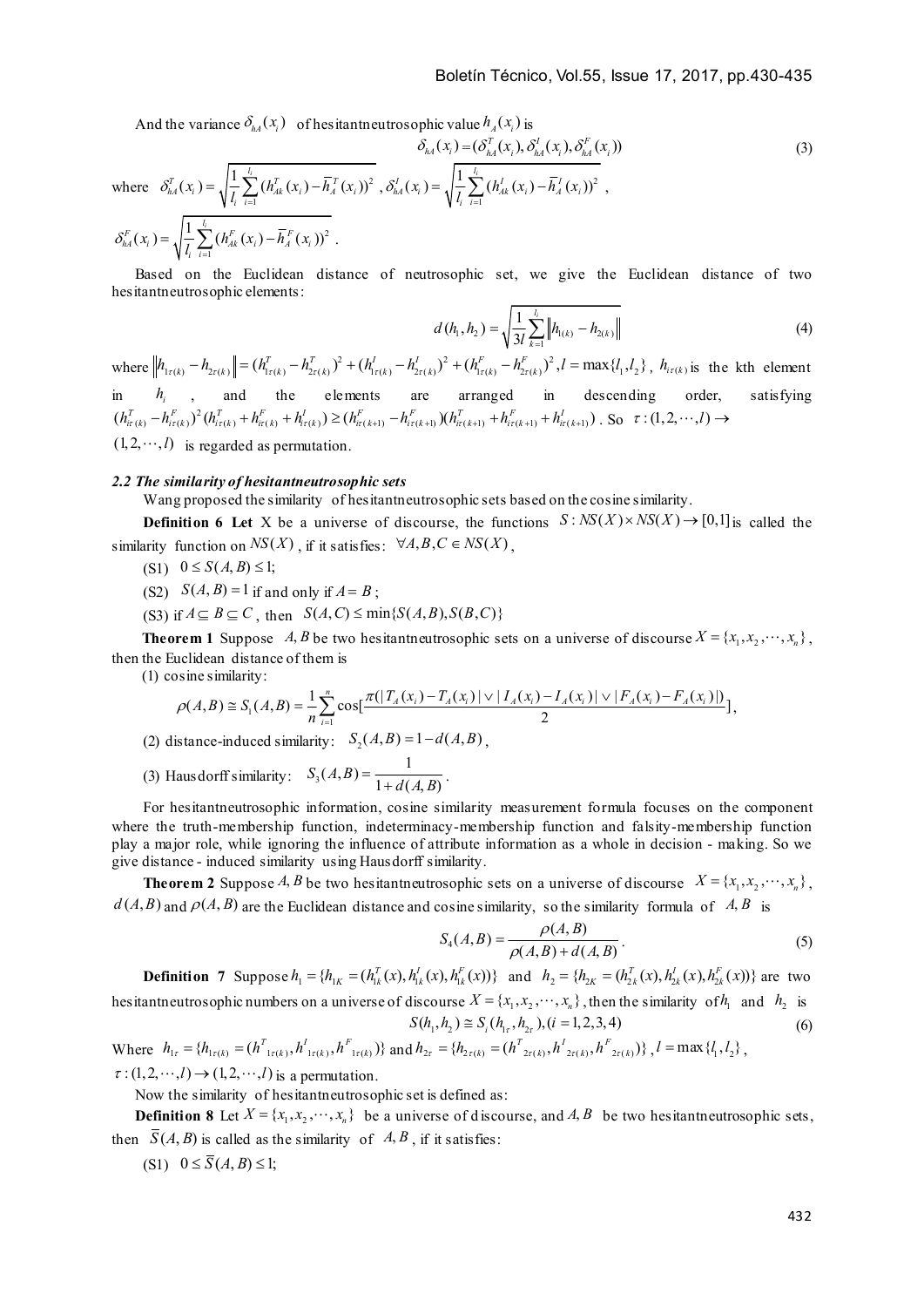- (S2)  $\overline{S}(A, B) = 1$  if and only if  $A = B$ ;
- $(S3)$   $\overline{S}(A,B) = \overline{S}(B,A)$

In the process of multiple attribute decision making, the importance of attributes is often different, so we need to assign different weights. Therefore, the weights of elements should be considered, and we give under the weights of similarity of the hesitantneutrosophic set.

**Theorem 3** Suppose *X* be a universe of discourse,  $A = \{(x_i, h_A(x_i)) | i = 1, 2, \dots, n\}$  and

 ${B} = \{ (x_i, h_0(x_i)) | i = 1, 2, \dots, n \}$  are the hesitant neutrosophic sets on X,  $\omega = (\omega_1, \omega_2, \dots, \omega_n)$  is a weight, where  $\omega_i \in [0,1], \sum_j \omega_i = 1$ , then the formula  $\overline{S}(A,B) = \sum_j \omega_i S(h_A(x_i), h_B(x_i))$  is the similarity measure satisfying the definition 8.

#### **3. THE MULTI-ATTRIBUTE VIKOR METHOD BASED ON HESITANTNEUTROSOPHIC SETS**

The VIKOR method is put forward by Opricovic in 1998, which is a kind of multiple attribute decision making method based on ideal point solution. And its basic idea is first to determine the ideal solution and negative ideal solution, then according to the value of each alternative, the schemes are preferred for the proximity to the ideal solution. Although the VIKOR method is similar to classic TOPSIS method, Opricovic by comparing the two methods, pointes out that the optimal solution by the TOPSIS is not necessarily the most close to the ideal point solution. The VIKOR method is a kind of co mpromise ranking method based on an ideal, which can ach ieve the optimal ranking of finite decision-making schemes by maximizing group utility and minimizing individual regret.

In this paper , we extend the traditional method to hesitantneutrosophic environ ment, and propose a new VIKOR method combing the grey correlation degree.

Let  $Y = (Y_1, Y_2, \dots, Y_m)$  be a discrete set of alternatives,  $G = (G_1, G_2, \dots, G_n)$  be a set of attributes,  $\omega = (\omega_1, \omega_2, \dots, \omega_n)$  be the weight of attributes, where  $\omega_i \in [0,1], \sum \omega_i = 1$ . Then decision makers  $D = (D_1, D_2, \dots, D_l)$  provide his decision matrix  $H^k = (h^k_{ij})_{m \times n}$ , where  $h_{ij}$  for alternative  $Y_i$  under the attribute  $G_j$ . Suppose that the matrix  $H^k = (h^k_{ij})_{m \times n}$  is hesitantneutrosophic decision matrix, where  $h^k_{ij}$  is expressed by the hesitantneutrosophic fuzzy number.

In MADM process, we construct a new VIKOR method based on synergy degree.

Step 1 Add average value  $\bar{d}_{ij}$  in every hesitantneutrosophic fuzzy number, and the length is  $l_{ij} = \max_j l_{ij}$ .

Step 2 If the attribute types are the same type, the decision matrixes  $H^k = (h^k_{ij})_{m \times n}$  do not need to be standardized; If the attribute types are different, they are normalized. The  $H^k = (h^k_{ij})_{m \times n}$  is translated into  $D^{k} = (d^{k}_{ii})_{m \times n}$ ,

$$
d^{k}_{ij} = \begin{cases} h_{ij}, \text{benefit} & \text{index} \\ h^{C}_{ij}, \text{cos } t & \text{index} \end{cases} \tag{7}
$$

Step 3 In the multi-attribute decision-making, ideal solutions are often used to determine the optimal solution decision set. Although ideal solutions may not exist in the real world, it provides a practical theoretical framework for the evaluation of alternatives. Determine the positive ideal solution and the negative ideal solution:

 $Y^+ = (d_1^+, d_2^+, \dots, d_n^+)$ , where  $d_i^+ = (\max_j \{d_i^{\tau(i)}\}, \min_j \{d_j^{\tau(i)}\}, \min_j \{d_j^{\tau(i)}\})$ ,  $Y^- = (d_1^-, d_2^-, \dots, d_n^-)$ , where  $d_i^- = (\min_j \{ d_{ij}^{\tau(i)} \}, \max_j \{ d_{ij}^{\tau(i)} \}, \max_j \{ d_{ij}^{\tau(i)} \})$ 

Step 4 Caculate the group utility value  $V_i$  and individual regret value  $R_i$  based on similarity measure:

$$
V_i = \sum_j \omega_i \left( \frac{d_j^+ - d_{ij}}{d_j^+ - d_j^-} \right) = \sum_j \omega_j \left( \frac{\overline{S}(d_j^+ - d_{ij})}{\overline{S}(d_j^+ - d_j^-)} \right)
$$
  

$$
R_i = \max_j \omega_i \left( \frac{d_j^+ - d_{ij}}{d_j^+ - d_j^-} \right) = \max_j \omega_j \left( \frac{\overline{S}(d_j^+ - d_{ij})}{\overline{S}(d_j^+ - d_j^-)} \right)
$$

Step 5 Calculate the compromise evaluation value using the group utility value  $V_i$  and individual regret value:

$$
Q_{i} = \lambda \left( \frac{V_{i} - V^{+}}{V^{-} - V^{+}} \right) + (1 - \lambda) \left( \frac{R_{i} - R^{+}}{R^{-} - R^{+}} \right)
$$
(8)

433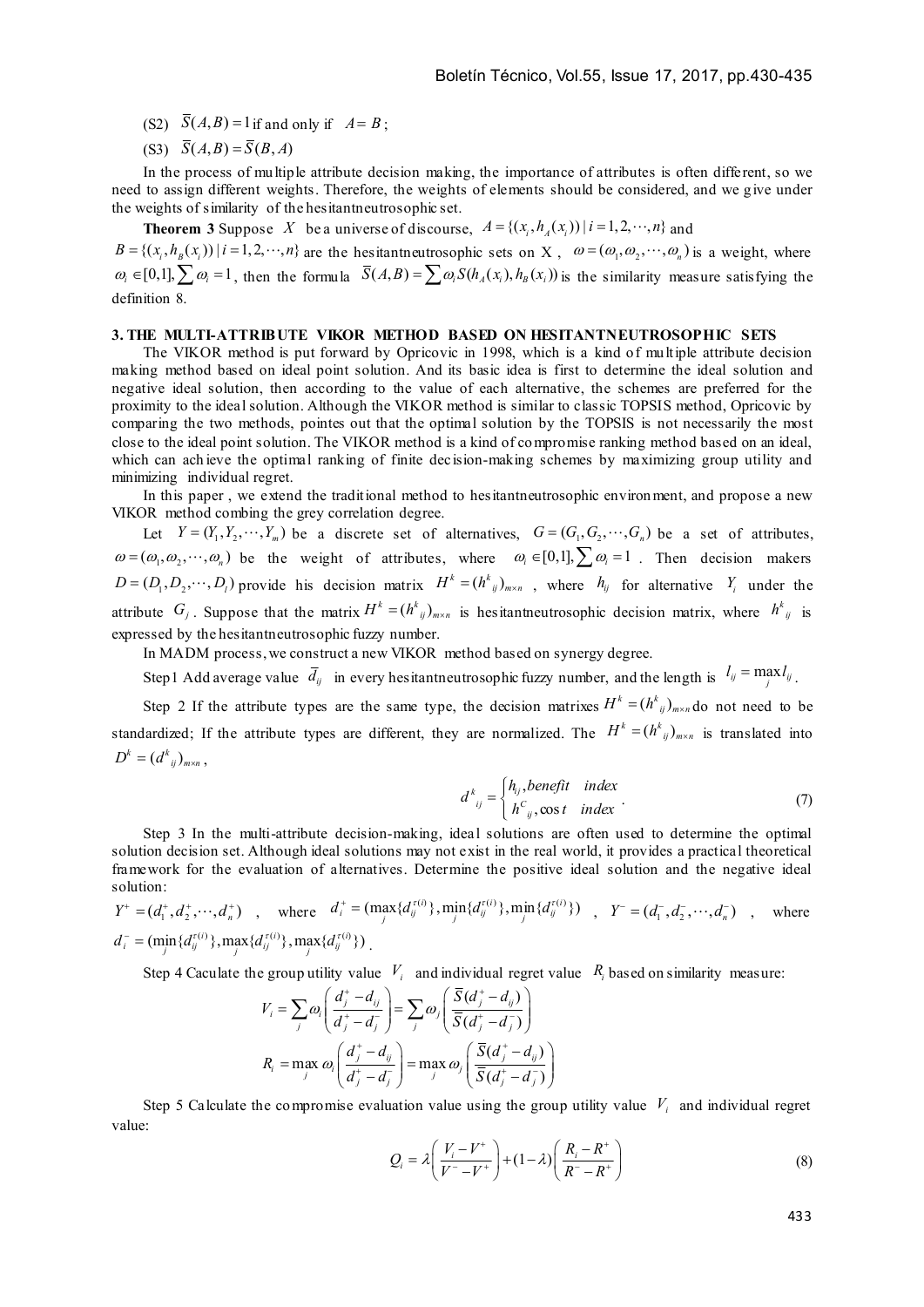where  $V^+ = \min V_i$ ,  $V^- = \max V_i$ ,  $R^+ = \min R_i$ ,  $R^- = \max R_i$ .  $\lambda \in [0,1]$  is the maximum group utility weight, if  $\lambda = 0.5$ , then it indicates that decisions are made in a balanced compromise. In VIKOR, we get  $\lambda = 0.5$ .

Step 6 Rank the order of alternatives according to the  $Q_i, V_i, R_i$ , and get three orders  $Q_o, V_o, R_a$ .

Step 7 Determine the compromise solution.

# **4. NUMERICAL EXAMPLE**

Suppose a software company wants to recruit a system administrator. After preliminary screening, three candidates  $Y_1, Y_2, Y_3$  need to be final interviewed. Two experts give their decision-making matrix according to  $G_1$  emotional stability,  $G_2$  verbal communication skills,  $G_3$  working experience and  $G_4$  confidence, where the values of the evaluation are hesitantneutrosophic fuzzy numbers. Suppose the weight is  $\omega$  = (0.30, 0.2, 0.15, 0.35).

|       | $\{(0.5, 0.3, 0.7), (0.9, 0.6, 0.4)\}\$ | $\{(0.8, 0.3, 0.5)\}$ | $\{(0.4, 0.8, 0.5), (0.2, 0.6, 0.5)\}\$                 | $\{(0.7, 0.2, 0.2)\}$ |
|-------|-----------------------------------------|-----------------------|---------------------------------------------------------|-----------------------|
| $Y_2$ | $\{(0.5, 0.7, 0.6), (0.4, 0.6, 0.9)\}$  | $\{(0.6, 0.7, 0.3)\}$ | $\{(0.8, 0.4, 0.7), (0.9, 0.3, 0.4), (0.7, 0.5, 0.6)\}$ | $\{(0.9, 0.3, 0.5)\}$ |
| $Y_3$ | $\{(0.7, 0.2, 0.8)\}$                   | $\{0.7, 0.5, 0.4)\}\$ | $\{0.7, 0.5, 0.4\}$                                     | (0.8, 0.5, 0.3))      |

**Table 1.** Decision making matrix of the first expert

|  | Table 2. Decision making matrix of the second expert |  |  |  |  |  |
|--|------------------------------------------------------|--|--|--|--|--|
|--|------------------------------------------------------|--|--|--|--|--|

|       |                                         | ൸                      |                                         |                        |
|-------|-----------------------------------------|------------------------|-----------------------------------------|------------------------|
|       | $\{(0.5, 0.2, 0.6), (0.9, 0.5, 0.4)\}\$ | $\{(0.7, 0.2, 0.5)\}\$ | $\{(0.4, 0.8, 0.5), (0.2, 0.6, 0.5)\}\$ | $\{(0.8, 0.1, 0.2)\}$  |
|       | $\{(0.4, 0.7, 0.6), (0.4, 0.6, 0.8)\}\$ | $\{(0.7, 0.6, 0.3)\}$  | $\{(0.7, 0.3, 0.6), (0.8, 0.3, 0.4)\}\$ | $\{(0.7, 0.3, 0.5)\}\$ |
| $Y_3$ | $\{(0.6, 0.2, 0.7)\}$                   | (0.6, 0.5, 0.4))       | $\{(0.8, 0.5, 0.4)\}$                   | (0.7, 0.4, 0.3))       |

Add the average value  $\overline{d}_i^k$  in the hesitantneutrosophic fuzzy numbers  $d_i^k$ . Since all attributes are benefit indicators, it is not necessary to standardize the decision matrix. Then according to the steps, we calculate Group utility value, individual regret value and compromise evaluation value(seeing as table3).

|       |           | ĸ     |
|-------|-----------|-------|
| 0.402 | ∪.⊥<br>л. | 0.099 |
| 0.409 | 0.113     | 0.500 |
| 0.406 | 0.134     | 0.767 |

**Table 3**. Group utility value, individual regret value and compromise evaluation value

So we can obtain the rank order  $Y_1 \geq Y_2 \geq Y_3$  according to the magnitude of the compromise evaluation value. The the company will choose the candidate Y1.The result satisfies the acceptable stability criteria and acceptable dominance criteria.

#### **5. CONCLUS IONS**

The multi-attribute VIKOR decision-making method of hesitantneutrosophic sets is proposed in this paper. By combining neutrosophic sets and hesitant fuzzy sets, the definition of hesitant neutrosophic sets is presented. Based on the Euclidean distance and the cosine similarity formula, the similarity formula of neutrosophic sets is constructed. Then its similarity formula is also provided. According to the similarity formula of hesitantneutrosophic sets, a new multi-attribute VIKOR decision-making method for hesitant neutrosophic information is develop.At last an illustrative example is given to verify its practicality and effectiveness.

This paper was supported by the National Natural Science Foundation of China(71403149) and Natural Science Foundation of Shandong(ZR2014GO013) and the Postdoctoral Foundation of China(2017M622169) and Future plan for young scholars of Shandong university(2017WLJH17).

# **REFERENCES**

Zadeh LA (1965) "Fuzzy sets",*Inf Control*, 8, pp.338–353.

Torra V (2010) "Hesitant fuzzy sets".*Int J Intell Syst*, 25, pp.529–539.

Xia M, Xu G(2011) "Hesitant fuzzy information aggregation in decision making", *International Journal of Approximate Reasoning*, 52(3), pp.395-407.

Atanassov K (1986) "Intuitionistic fuzzy sets",*Fuzzy Sets Syst.*, 20, pp.87–96.

Atanassov K, Gargov G (1989) Interval-valued intuitionistic fuzzy sets. *Fuzzy Sets Syst.*, 31(3):343–349.

Dubois D, Prade H (1980) "Fuzzy sets and systems: theory and applications". *Academic Press*: New York.